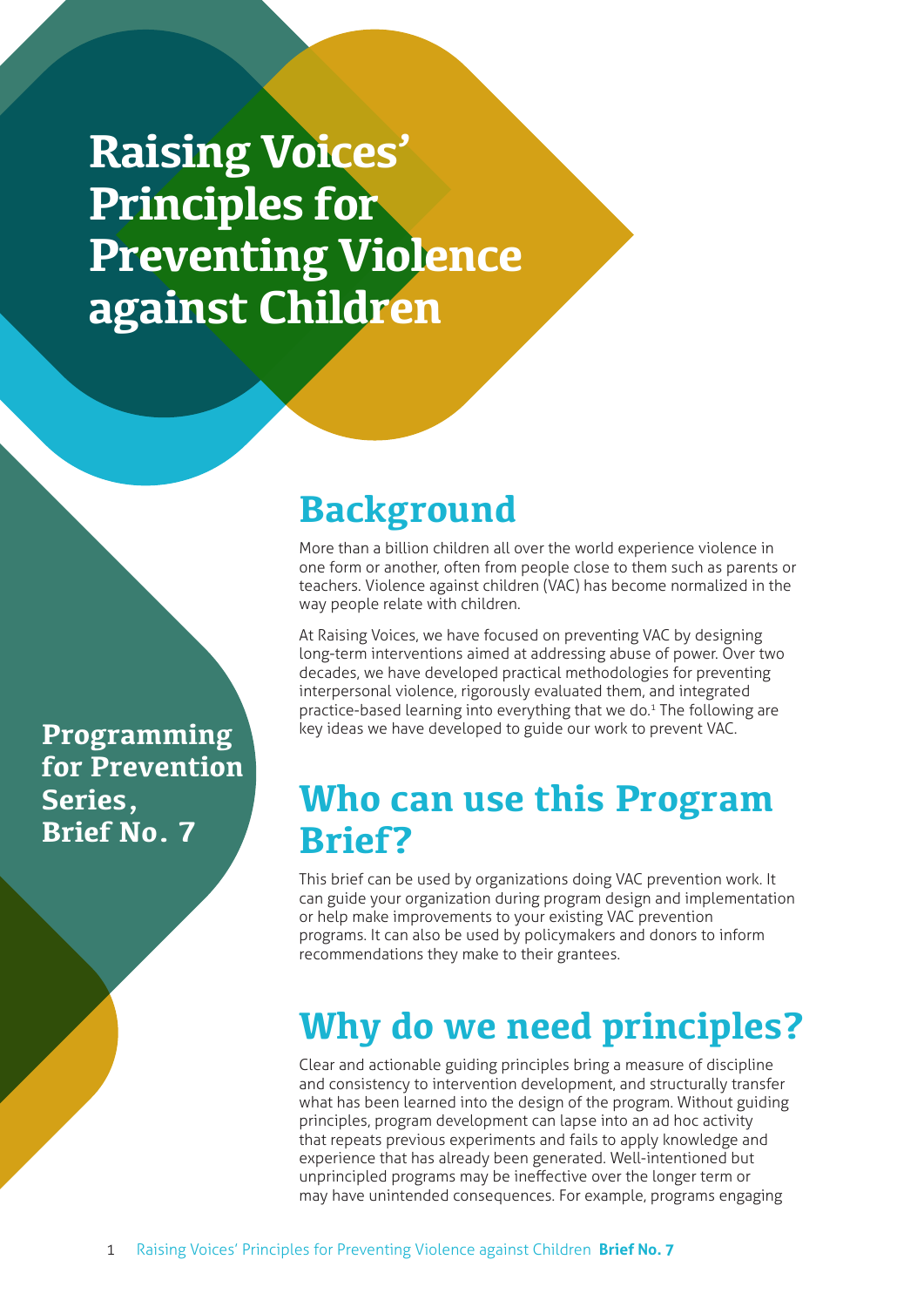communities to promote children's rights that are not well thought-out might expose children to backlash from their parents, teachers, and/or local communities, while interventions for marginalized children might fail to reach and support the intended group. Good principles help us navigate safely when the unexpected happens. For successful VAC prevention programming, organizations need to be proactive and rigorously define solid principles and values upon which to base their programs.

# **The VAC prevention principles**

The principles presented in this program brief have been honed from our experience in developing and implementing interventions in schools, at community level and in public media in Uganda. They build on, relate to, and reinforce other child protection principles, such as: *child rights‐based approach, child participation, non-discrimination, best interests of the child, respecting and building on strengths,* and *do no harm.<sup>2</sup>*

**The World Health Organization defines violence against children (VAC) as "all forms of physical and/or emotional ill-treatment, sexual abuse, neglect or negligent treatment or commercial or other exploitation, resulting in actual or potential harm to the child's health, survival, development or dignity in the context of a relationship of responsibility, trust or power."** 

*(WHO 2002. World Report on Violence and Health: Chapter 3. Child Abuse and Neglect by Parents and Other Caregivers.)*

### **1. Expand conceptions of violence against children.**

We need to conceptualize VAC broadly. That includes not only the acts of violence but also the consequences of such acts, such as making children feel worthless, unwanted, scared, intimidated, isolated and belittled. It should also include systematic violence, like withdrawing the child from school or discriminating based on gender, which is harmful to a child's emotional and mental health.

The consequences of all these types of violence travel with children well beyond the time of the act; they continue to traumatize and brutalize children. Promoting a conception of violence that goes beyond the physical act to recognizing the psychological impact, humiliation, and influence on identity development is much more in harmony with children's experience. Acknowledging the multi-layered effects of violence transforms the work of VAC prevention from not only creating the *absence* of certain kinds of violent acts but also generating the *presence* of healthy relationships between adults and children.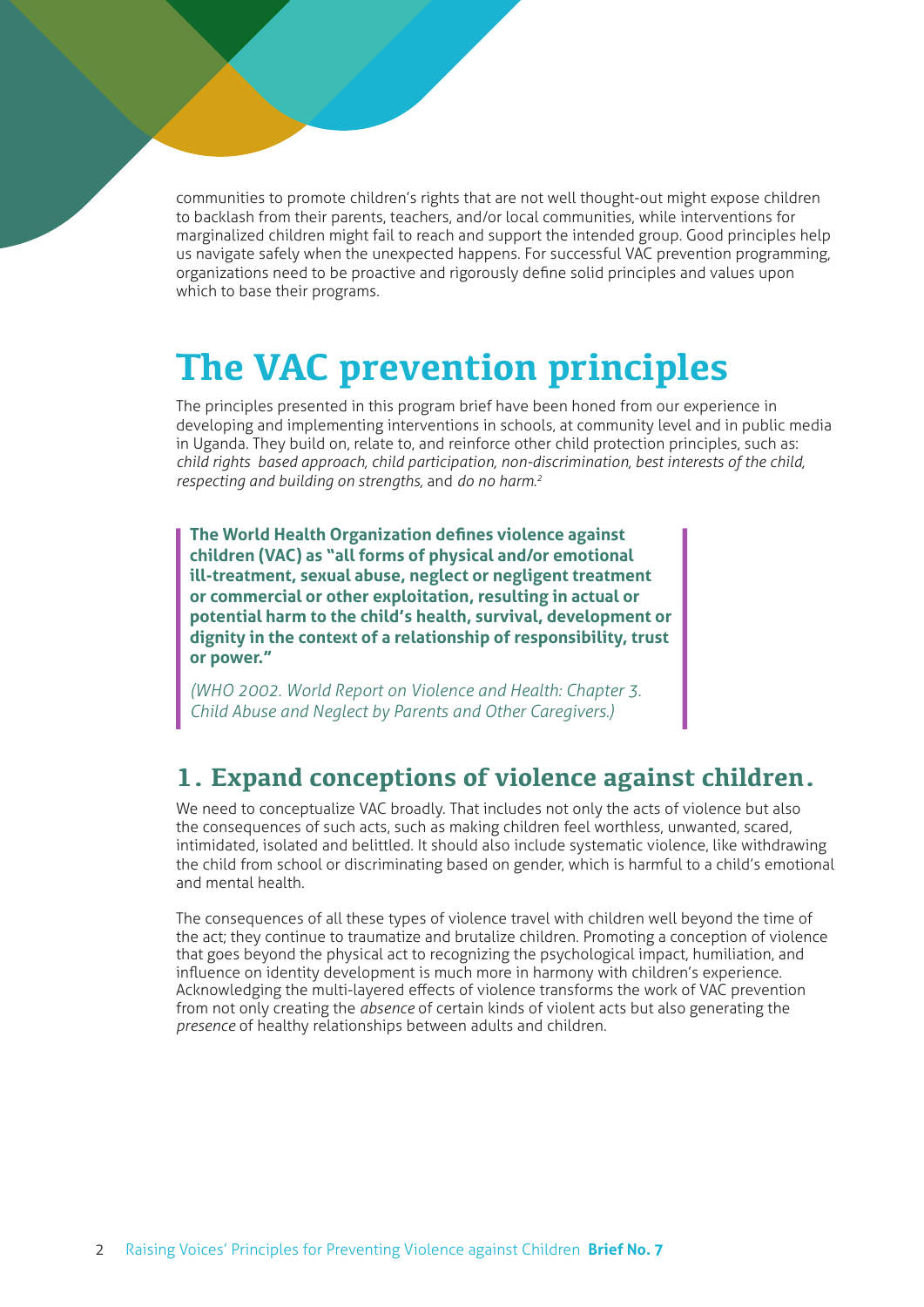### **2. Locate interventions in a theory of change – link theory and practice.**

Grounding the intervention in a critical understanding of why the form of VAC being addressed is manifesting, why it is tolerated and why it is perpetuated in the community you are working in can strengthen your efforts. It is essential to spell out in as much detail as possible how your proposed intervention will disrupt pathways and create different outcomes from ones that lead to VAC. This will require developing a model that describes the change you want to see, how you will approach the work, resources needed, the actions that need to be taken, who is responsible for those actions and the sequence in which work must flow.

Although each situation will require a unique approach, the process of how individuals change often follows a predictable pattern. A theoretical framework is therefore key to designing your intervention and guiding implementation because it grounds your work in tested ideas, makes your assumptions explicit, and allows you to anticipate outcomes based on the inputs you are investing.

### **3. Work across the ecological model.**

An individual's behavior is influenced by inputs from multiple sources around them. The ecological model<sup>3</sup> splits these into four categories: individual, interpersonal, community and societal. Successful interventions begin with the child at the center, but they also try to engage multiple groups of people around the child, intervening at all the various levels of this ecosystem. Therefore, VAC can only be solved when there is diverse commitment and widespread practice that challenges the status quo. The broader the 'buy-in', the greater the likelihood of the idea gaining traction and sustaining over time. When you work across the ecological model, you have a chance to build synergy and a critical mass.



For example, our work with schools is designed in a systemic way. It begins from a student's experience of school and works outwards from a child-centric point of view of what a good quality *school experience* would look like. At school, we work with students, teachers and school administrators to influence the operational culture of their school. Outside school, we engage with community stakeholders of the schools - parents, ordinary community members, community leaders and other stakeholders like the District Education Officers, Inspectors of Schools, Probation Officers and Teacher Training Colleges - persuading them to support the ideas implemented in their schools.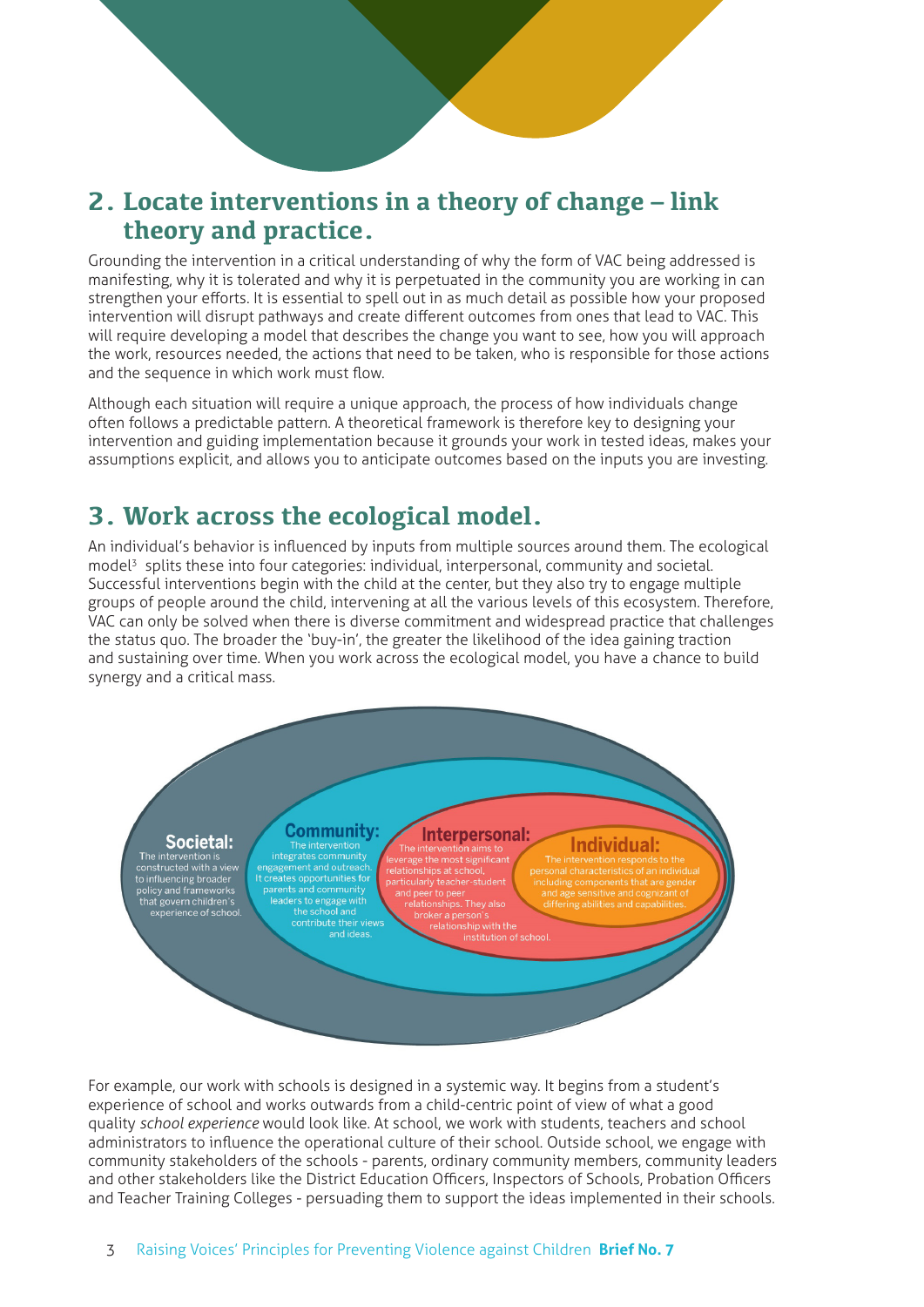At policy level, we build relationships. We engage line ministries to create a policy environment that promotes children's safety at school.

Such diversity of involvement, however, requires that some people assume responsibility for the process and its outcomes. This builds the ownership necessary to implement changes and foster acceptance of the intervention. We must empower communities and schools to take up the intervention because they want to, not because we are asking them. Our role is to inspire the desire to create change; they are the custodians of the outcome.

Developing synergies between the school, the home, and the wider community means the changes are much more likely to take root. If, by contrast, we had only tried to change the attitudes of teachers, those teachers would still face pressure from parents, school administrators, and officials to go back to the old way of doing things. The change would not have lasted. By working across the ecological model, we give children a much better chance of learning in a violence-free environment.

#### **4. Inspire individual and collective activism.**

Our behaviors, particularly the ways in which we relate with children and discipline them, may seem private and personal. However, such behaviors are a result of experiences, attitudes, and knowledge acquired from our surroundings. Thus, they are deeply linked to the prevailing norms and belief systems in the community. The attitudes and actions of parents, caregivers, teachers, neighbors, friends, co-workers, religious leaders, police, health care providers, among others, greatly influence an individual's behavioral choices, and collectively create the operational cultures of schools or communities. They influence how we behave as friends and neighbors, and they eventually influence the values, priorities and even policies of communities and schools.

Successful VAC prevention programs aim to design activities that inspire individuals and groups to act and create positive change in their own lives. Individual activism does not always have to be a large or an organized event. Individuals can effectively influence social change by living and demonstrating their beliefs. This way, they influence their circles of schoolmates, friends, family, colleagues, neighbors, etc. For example, activism can be talking to a neighbor who is caning their child about the effects of violence, a teacher encouraging a colleague to use gentle language, or a student protecting their peers from being bullied.<sup>4</sup>

## **5. Set long-term objectives.**

VAC is an entrenched problem because society has normalized it. Therefore, it helps to begin by breaking the silence and problematizing the 'normal,' followed by creating a space for learning, experimenting with new ideas and ultimately sustaining the new behavior. This calls for a process with multiple steps rather than a single event. It is a common assumption that raising awareness leads to behavior change. However, even when people accept our messages, behavior change requires multiple additional steps that are hard to sustain without longer-term support. Designing projects based on an understanding of how individuals and communities naturally go through a process of change can be more effective than those that thrust haphazard messages into the community.<sup>5</sup> It is important that organizations build a sustained presence within their community and support sufficient numbers of community members to work through the process of change. Without it, communities will easily fall back into old patterns when projects end.

## **6. Create a meaningful role for children.**

Experience has taught us that children can be powerful agents for their own cause. When designing VAC prevention interventions, we must build meaningful roles for children. In school for example, reserve part of the school-wide outreach for students. Experiment with delegating real power and responsibility to students. Build processes that teach them about broader concepts such as power, justice and equity with encouragement to apply these ideas to prevent VAC. This builds children's confidence that their input and participation matters. It teaches children to exercise agency and leadership on issues that affect them, taking the lead in creating outcomes they wish to see.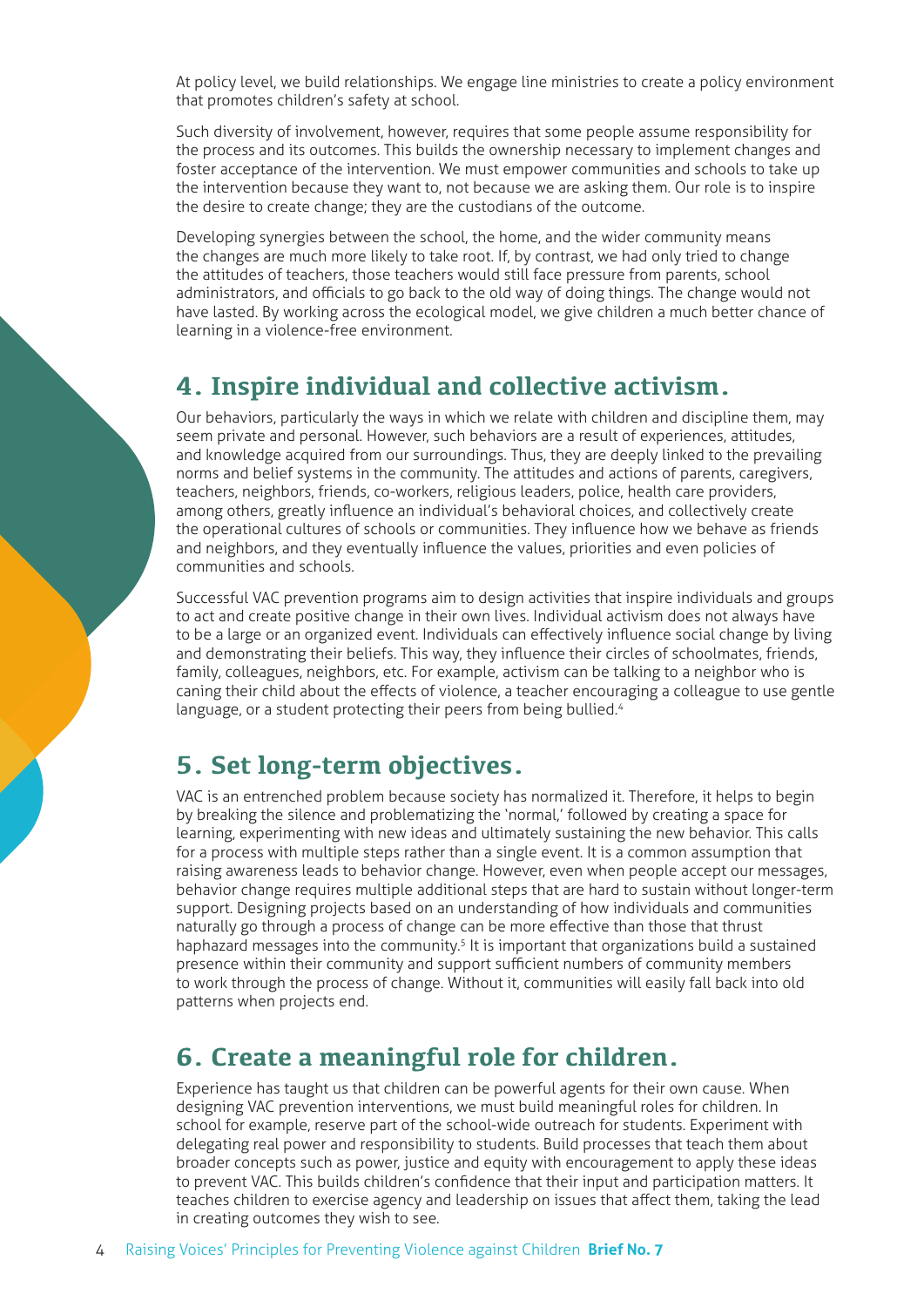### **7. Use a human rights analysis – find language that resonates with people.**

VAC is a violation of children's rights. Employing a child rights-based framework helps in understanding the underlying drivers of the violence and in framing the outcomes desired. A child rights-based approach to preventing VAC aims to empower children and the community they live in to use their power positively. It creates space for children to participate meaningfully in VAC prevention efforts and exercise their agency while recognizing adults' role in nurturing and guiding children as they progressively grow into responsible adults with full decision-making power. A rights-based approach ensures that all children are involved regardless of their sex, religion, disability status, or other factors. It recognizes and addresses inequitable power relationships between girls and boys, children living with disability and those without, and other groups of vulnerable children. It uses the broader framework of human rights and justice to create a legitimate channel for discussing children's needs and priorities and holds the community accountable for treating children as valuable and equal human beings. Without this foundation, programs tend to appeal to the goodwill of others to keep children safe.

However, translating this vision into practical outcomes may require a strategic approach. The language of 'human rights' can be perceived as divisive and adversarial in some contexts if it is used insensitively. Collaborative concepts of 'personal power and justice' may be more fruitful preliminary tools for fostering engagement and building trust. Practitioners must find effective, resonant language to realize rights-based outcomes.

#### **8. Encourage personal and collective critical thinking.**

Effective change happens when people are provoked to question their ideas and beliefs. Successful VAC prevention programs speak to people's hearts as well as their minds. They help people reflect on their own behavior and actions, and challenge them with messages that help them to think critically about their actions, without blaming them or simply telling them what to do. When people start to think critically as individuals or as a collective, it opens their minds to think beyond what is familiar. They start imagining alternative ways of living and relating with children. They start to question their own behavior and invest in sustaining their process of change.

## **9. Balance broad with specific.**

Balancing system-level interventions with specific activities leads to disaggregated, specific, visible and measurable outcomes. A broad idea will evaporate after the initial push, but if it is linked to specific and tangible outcomes then it is likely to grow roots and become integrated into the fabric of a community or school. Thus, imploring parents is much more likely to get traction when we provide specific avenues and opportunities for action. Similarly, encouraging teachers to create friendly relationships with students is more likely to lead to sustained change when it comes with specific ideas on how to develop the foundation.